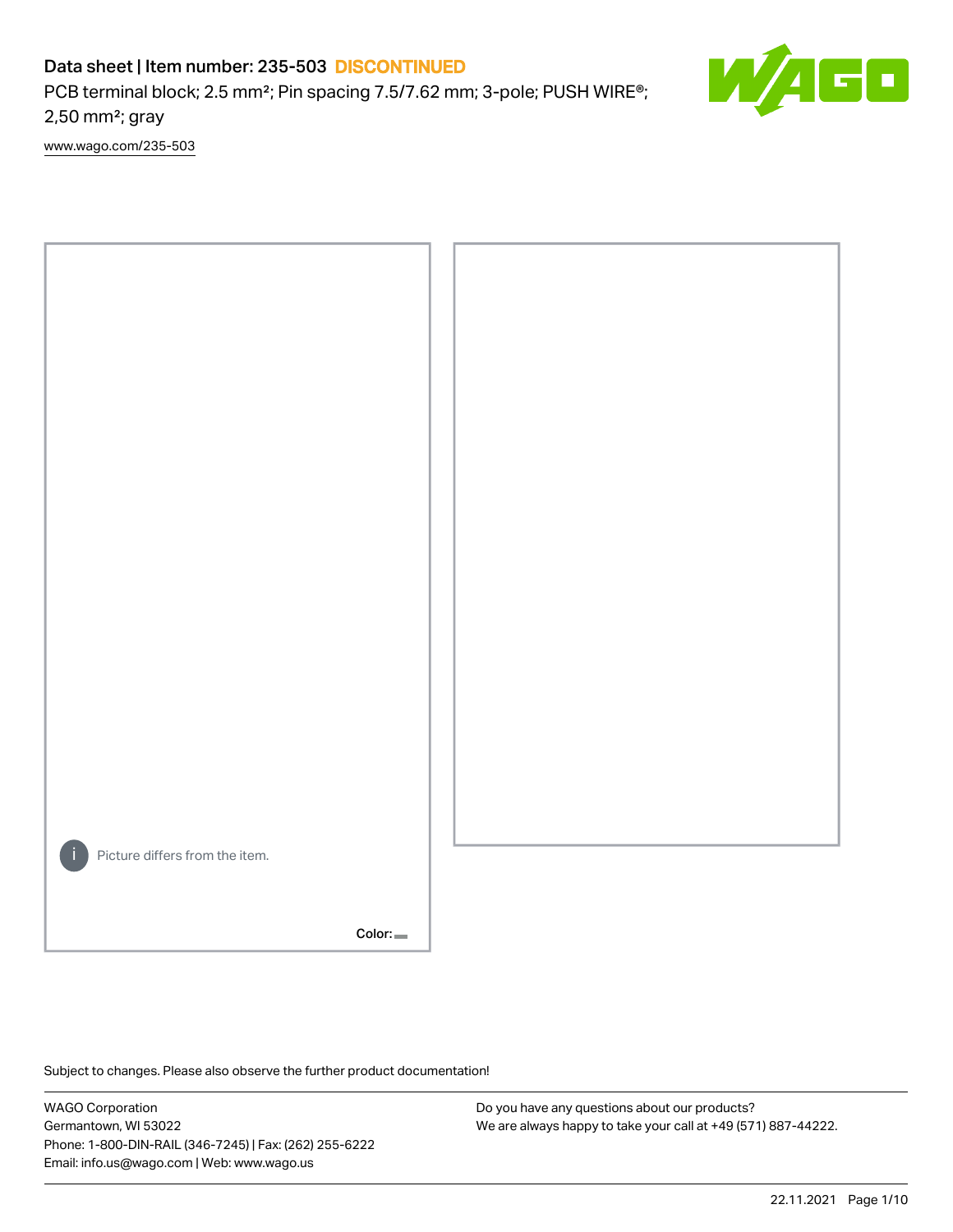

Dimensions in mm

 $L =$  (pole no. x pin spacing) + 1.5 mm

 $X$  This item has been discontinued and is no longer available as of 31.10.2016.

#### Item description

- $\blacksquare$  Low-profile terminal strips with screwdriver-actuated PUSH WIRE<sup>®</sup> termination
- **Push-in termination of solid conductors**
- $\blacksquare$ Double solder pins for high mechanical stability
- $\blacksquare$ Set to metric or inch pin spacing by compressing PCB terminal strips or pulling them apart

Subject to changes. Please also observe the further product documentation! Data

WAGO Corporation Germantown, WI 53022 Phone: 1-800-DIN-RAIL (346-7245) | Fax: (262) 255-6222 Email: info.us@wago.com | Web: www.wago.us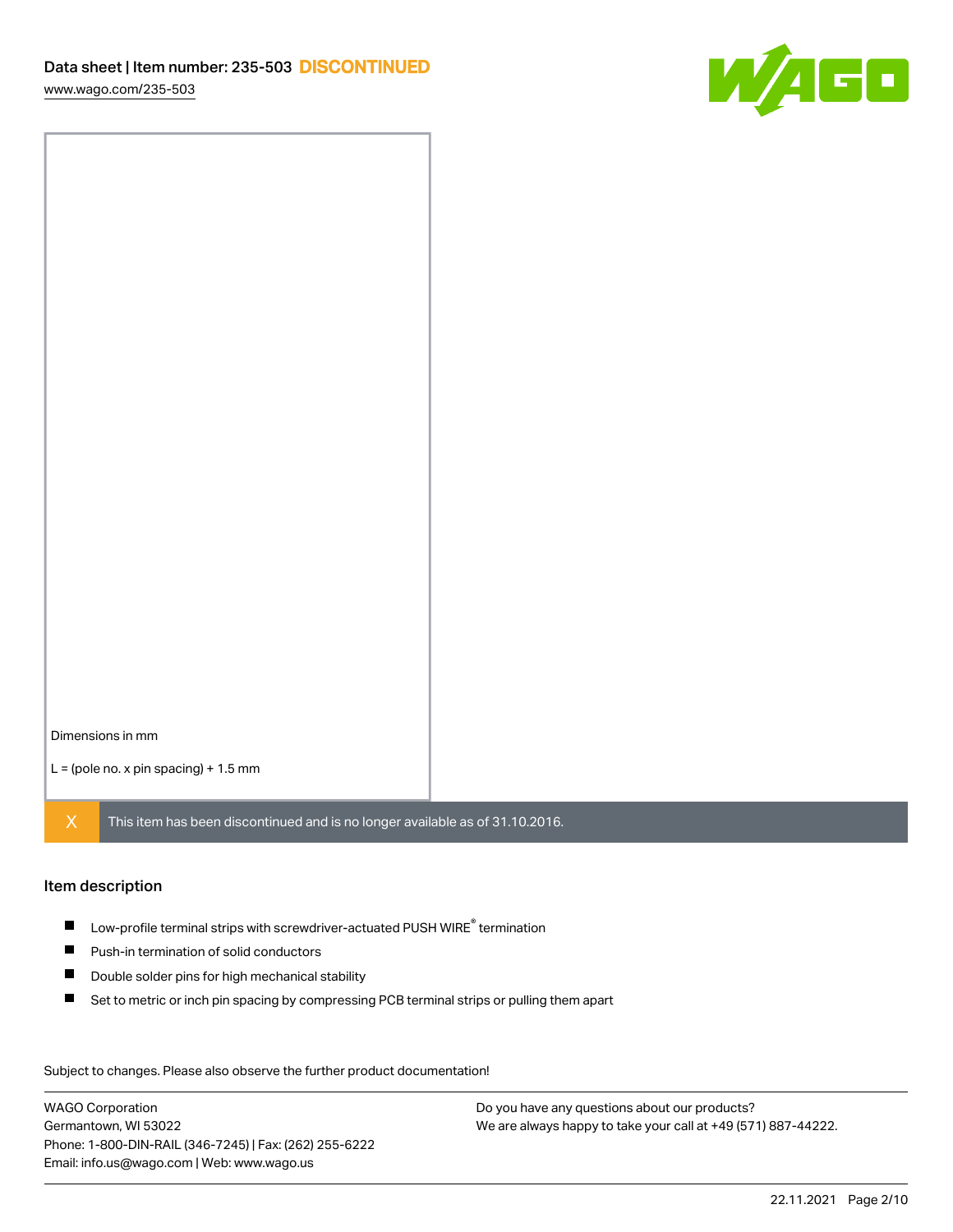Data



| <b>Notes</b> |                                                                                                                  |
|--------------|------------------------------------------------------------------------------------------------------------------|
| Variants:    | Other pole numbers                                                                                               |
|              | Other colors                                                                                                     |
|              | Terminal strips with 7.5/7.62 mm and 10/10.16 mm pin spacing                                                     |
|              | Mixed-color PCB connector strips                                                                                 |
|              | Direct marking                                                                                                   |
|              | Versions for Ex i                                                                                                |
|              | Other versions (or variants) can be requested from WAGO Sales or<br>configured at https://configurator.wago.com/ |

# Electrical data

## IEC Approvals

| Ratings per                 | IEC/EN 60664-1                                                        |
|-----------------------------|-----------------------------------------------------------------------|
| Rated voltage (III / 3)     | 400 V                                                                 |
| Rated surge voltage (III/3) | 6 <sub>kV</sub>                                                       |
| Rated voltage (III/2)       | 630 V                                                                 |
| Rated surge voltage (III/2) | 6 <sub>kV</sub>                                                       |
| Nominal voltage (II/2)      | 1000V                                                                 |
| Rated surge voltage (II/2)  | 6 <sub>kV</sub>                                                       |
| Rated current               | 24 A                                                                  |
| Legend (ratings)            | $(III / 2)$ $\triangle$ Overvoltage category III / Pollution degree 2 |

## UL Approvals

| Approvals per                  | UL 1059 |
|--------------------------------|---------|
| Rated voltage UL (Use Group B) | 300 V   |
| Rated current UL (Use Group B) | 10 A    |
| Rated voltage UL (Use Group D) | 300 V   |
| Rated current UL (Use Group D) | 10 A    |

## CSA Approvals

| Rated voltage CSA (Use Group B) | 300 V |
|---------------------------------|-------|
| Rated current CSA (Use Group B) |       |

#### Connection data

| Total number of connection points |  |
|-----------------------------------|--|
| Total number of potentials        |  |

Subject to changes. Please also observe the further product documentation!

| WAGO Corporation                                       | Do you have any questions about our products?                 |
|--------------------------------------------------------|---------------------------------------------------------------|
| Germantown, WI 53022                                   | We are always happy to take your call at +49 (571) 887-44222. |
| Phone: 1-800-DIN-RAIL (346-7245)   Fax: (262) 255-6222 |                                                               |
| Email: info.us@wago.com   Web: www.wago.us             |                                                               |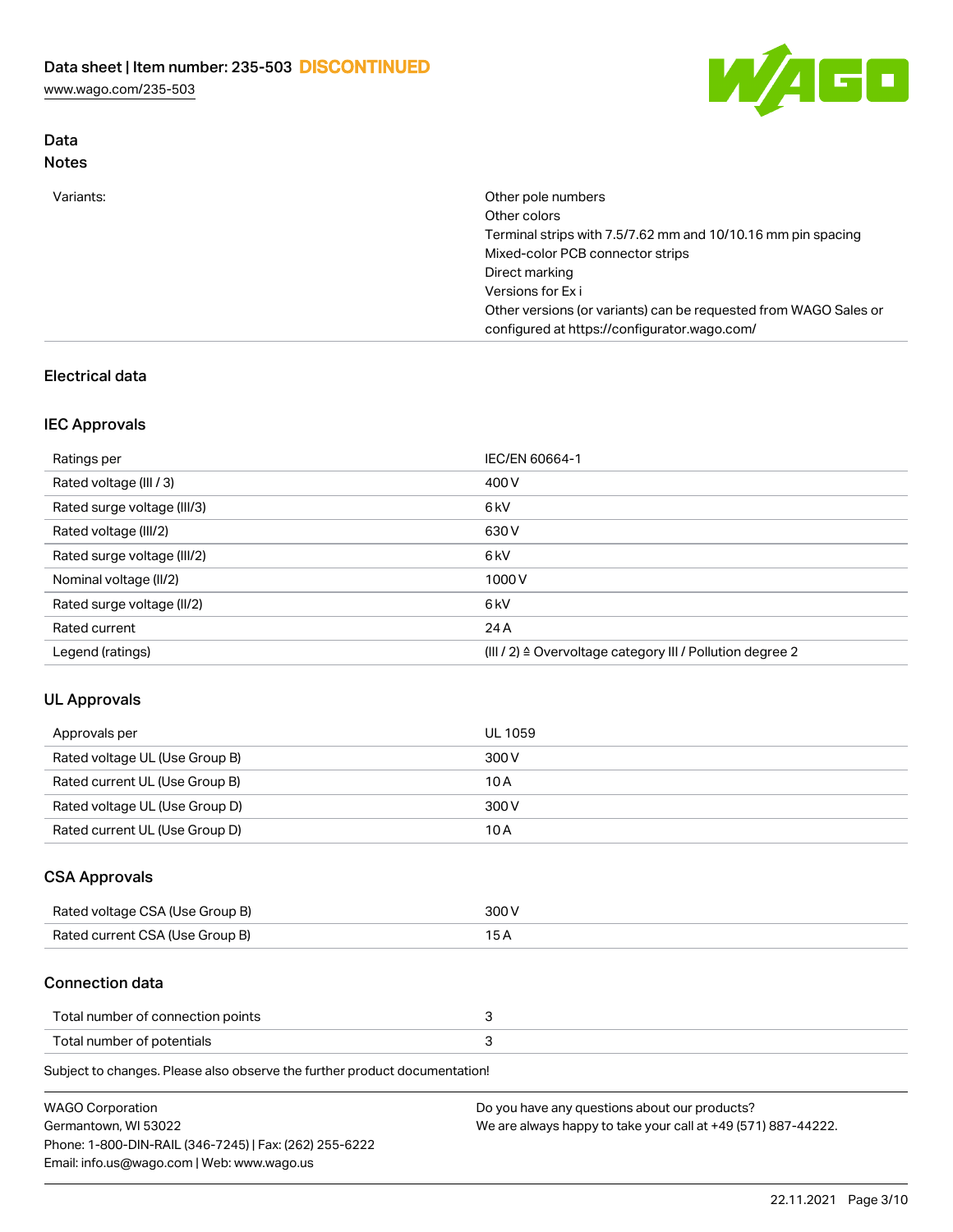

| Number of connection types |  |
|----------------------------|--|
| Number of levels           |  |

## Connection 1

| Connection technology                             | PUSH WIRE®                             |
|---------------------------------------------------|----------------------------------------|
| Actuation type                                    | Operating tool                         |
| Solid conductor                                   | $0.5$ 2.5 mm <sup>2</sup> / 20  14 AWG |
| Fine-stranded conductor; with insulated ferrule   | $0.251.5$ mm <sup>2</sup>              |
| Fine-stranded conductor; with uninsulated ferrule | $0.251.5$ mm <sup>2</sup>              |
| Strip length                                      | 9  10 mm / 0.35  0.39 inch             |
| Conductor connection direction to PCB             | 0°                                     |
| Number of poles                                   | 3                                      |
|                                                   |                                        |

## Physical data

| Pin spacing                          | 7.5/7.62 mm / 0.295/0.3 inch |
|--------------------------------------|------------------------------|
| Width                                | 24 mm / 0.945 inch           |
| Height                               | 12.8 mm / 0.504 inch         |
| Height from the surface              | 9.2 mm / 0.362 inch          |
| Depth                                | 12.5 mm / 0.492 inch         |
| Solder pin length                    | 3.6 <sub>mm</sub>            |
| Solder pin dimensions                | $0.8 \times 0.4$ mm          |
| Drilled hole diameter with tolerance | 1 <sup>(+0.1)</sup> mm       |

# PCB contact

| PCB Contact                         | THT                                      |
|-------------------------------------|------------------------------------------|
| Solder pin arrangement              | over the entire terminal strip (in-line) |
| Number of solder pins per potential |                                          |

## Material data

| Color                       | gray                                    |
|-----------------------------|-----------------------------------------|
| Material group              |                                         |
| Insulation material         | Polyamide (PA66)                        |
| Flammability class per UL94 | V0                                      |
| Clamping spring material    | Chrome nickel spring steel (CrNi)       |
| Contact material            | Electrolytic copper ( $E_{\text{Cu}}$ ) |

Subject to changes. Please also observe the further product documentation!

| <b>WAGO Corporation</b>                                | Do you have any questions about our products?                 |
|--------------------------------------------------------|---------------------------------------------------------------|
| Germantown, WI 53022                                   | We are always happy to take your call at +49 (571) 887-44222. |
| Phone: 1-800-DIN-RAIL (346-7245)   Fax: (262) 255-6222 |                                                               |
| Email: info.us@wago.com   Web: www.wago.us             |                                                               |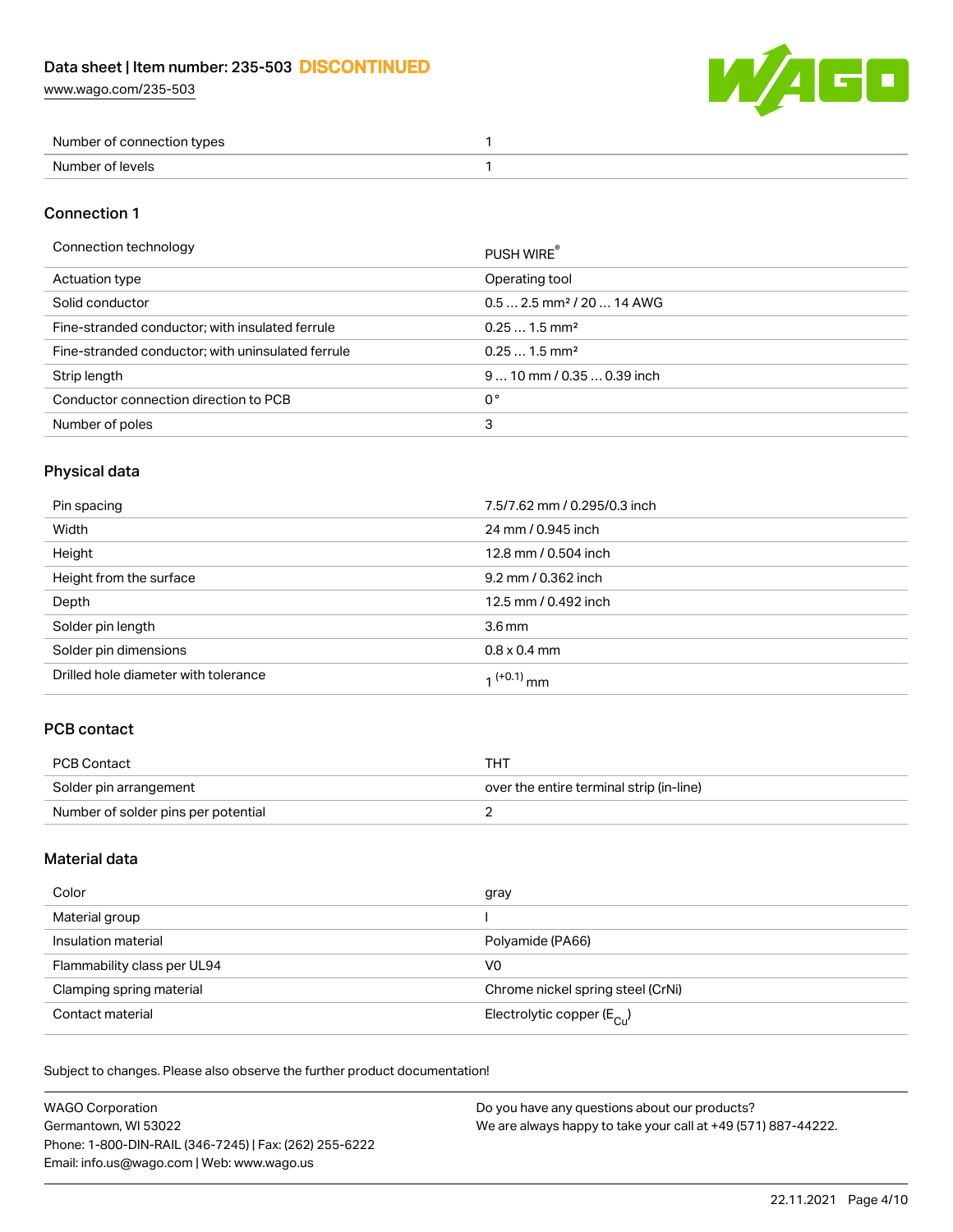[www.wago.com/235-503](http://www.wago.com/235-503)



| Contact plating | tin-plated |
|-----------------|------------|
| Fire load       | 0.049 MJ   |
| Weight          | 2.6g       |

#### Environmental requirements

Limit temperature range  $-60...+105$  °C

## Commercial data

| <b>Product Group</b>  | 4 (Printed Circuit) |
|-----------------------|---------------------|
| PU (SPU)              | 200 (50) Stück      |
| Packaging type        | box                 |
| Country of origin     | <b>CN</b>           |
| <b>GTIN</b>           | 4044918830645       |
| Customs tariff number | 85369010000         |

## Approvals / Certificates

## Country specific Approvals

| Logo | Approval                                            | <b>Additional Approval Text</b> | Certificate<br>name   |
|------|-----------------------------------------------------|---------------------------------|-----------------------|
|      | <b>CCA</b><br>DEKRA Certification B.V.              | EN 60947                        | NTR NL-<br>7144       |
| KEMA | <b>CCA</b><br>DEKRA Certification B.V.              | EN 60947                        | 2149549.02            |
|      | <b>CCA</b><br>DEKRA Certification B.V.              | EN 60998                        | <b>NTR NL</b><br>6919 |
|      | <b>CCA</b><br>DEKRA Certification B.V.              | EN 60947-7-4                    | NTR NL-<br>7774       |
|      | <b>VDE</b><br>VDE Prüf- und Zertifizierungsinstitut | EN 60947                        | 40029328              |

Subject to changes. Please also observe the further product documentation!

WAGO Corporation Germantown, WI 53022 Phone: 1-800-DIN-RAIL (346-7245) | Fax: (262) 255-6222 Email: info.us@wago.com | Web: www.wago.us Do you have any questions about our products? We are always happy to take your call at +49 (571) 887-44222.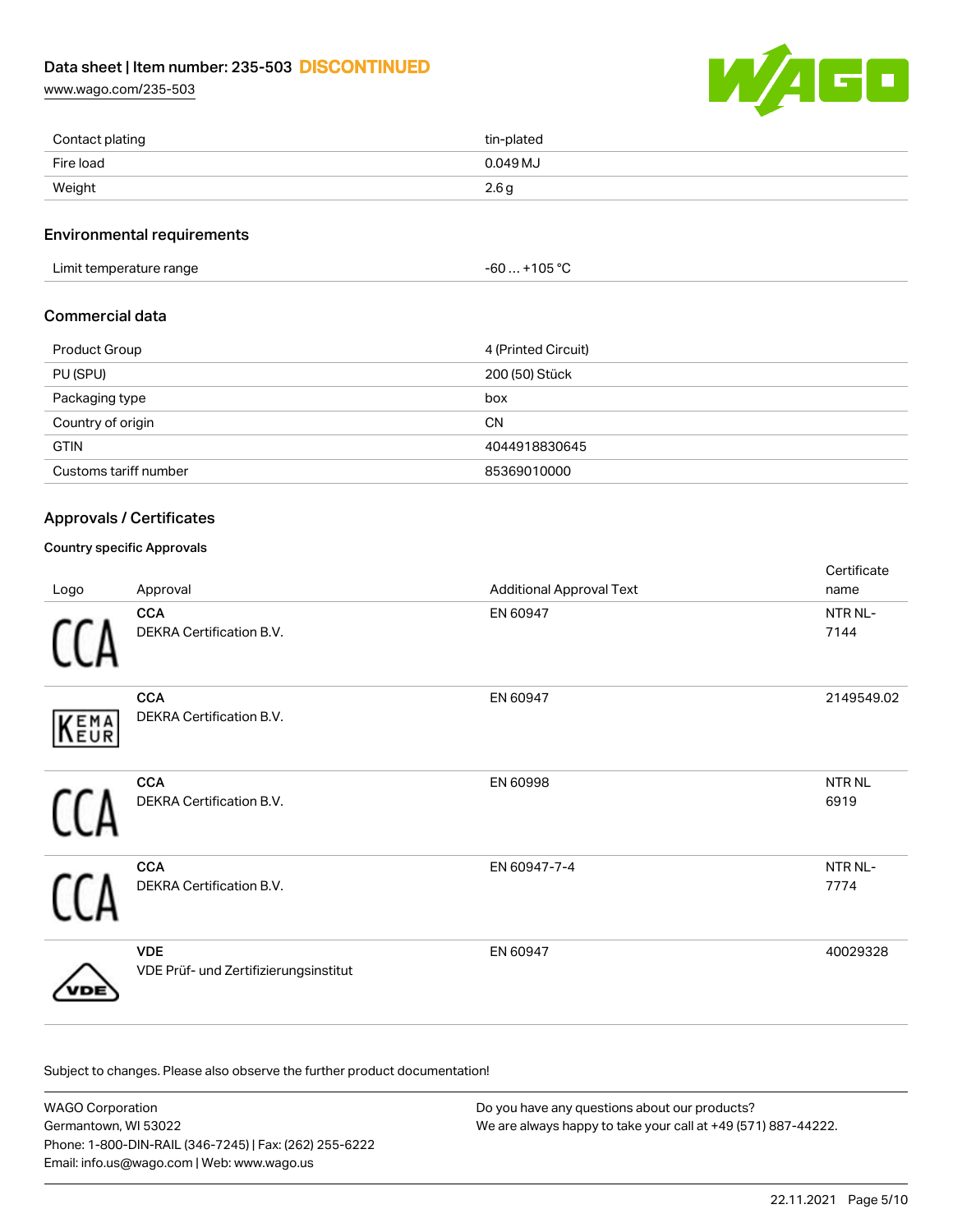

#### Ship Approvals

| Logo | Approval                                  | <b>Additional Approval Text</b> | Certificate<br>name                |
|------|-------------------------------------------|---------------------------------|------------------------------------|
| ABS. | <b>ABS</b><br>American Bureau of Shipping | $\overline{\phantom{0}}$        | $19 -$<br>HG1869876-<br><b>PDA</b> |
|      | <b>DNV GL</b>                             | $\overline{\phantom{a}}$        | TAE000016Z                         |
|      | Det Norske Veritas, Germanischer Lloyd    |                                 |                                    |
|      |                                           |                                 |                                    |

#### UL-Approvals

|        |                               |                                 | Certificate |
|--------|-------------------------------|---------------------------------|-------------|
| Logo   | Approval                      | <b>Additional Approval Text</b> | name        |
|        | UL                            | $\overline{\phantom{a}}$        | E45172      |
| $\Box$ | UL International Germany GmbH |                                 |             |

# Optional accessories

| Ferrules<br>Ferrule |                                                                                                                        |                      |
|---------------------|------------------------------------------------------------------------------------------------------------------------|----------------------|
|                     |                                                                                                                        |                      |
|                     | Item no.: 216-101<br>Ferrule; Sleeve for 0.5 mm <sup>2</sup> / AWG 22; uninsulated; electro-tin plated; silver-colored | www.wago.com/216-101 |
|                     | Item no.: 216-104                                                                                                      |                      |
|                     | Ferrule; Sleeve for 1.5 mm <sup>2</sup> / AWG 16; uninsulated; electro-tin plated; silver-colored                      | www.wago.com/216-104 |
|                     | Item no.: 216-106                                                                                                      |                      |
|                     | Ferrule; Sleeve for 2.5 mm <sup>2</sup> / AWG 14; uninsulated; electro-tin plated; silver-colored                      | www.wago.com/216-106 |
| f                   | Item no.: 216-107                                                                                                      |                      |
|                     | Ferrule; Sleeve for 4 mm <sup>2</sup> / AWG 12; uninsulated; electro-tin plated                                        | www.wago.com/216-107 |
|                     | Item no.: 216-108                                                                                                      |                      |
|                     | Ferrule; Sleeve for 6 mm <sup>2</sup> / AWG 10; uninsulated; electro-tin plated; silver-colored                        | www.wago.com/216-108 |
|                     | Item no.: 216-109                                                                                                      |                      |
|                     | Ferrule; Sleeve for 10 mm <sup>2</sup> / AWG 8; uninsulated; electro-tin plated                                        | www.wago.com/216-109 |
|                     | Item no.: 216-102                                                                                                      |                      |
|                     | Ferrule; Sleeve for 0.75 mm <sup>2</sup> / AWG 20; uninsulated; electro-tin plated; silver-colored                     | www.wago.com/216-102 |
|                     | Item no.: 216-103                                                                                                      |                      |
|                     | Ferrule; Sleeve for 1 mm <sup>2</sup> / AWG 18; uninsulated; electro-tin plated                                        | www.wago.com/216-103 |
| I                   | Item no.: 216-110                                                                                                      |                      |

WAGO Corporation Germantown, WI 53022 Phone: 1-800-DIN-RAIL (346-7245) | Fax: (262) 255-6222 Email: info.us@wago.com | Web: www.wago.us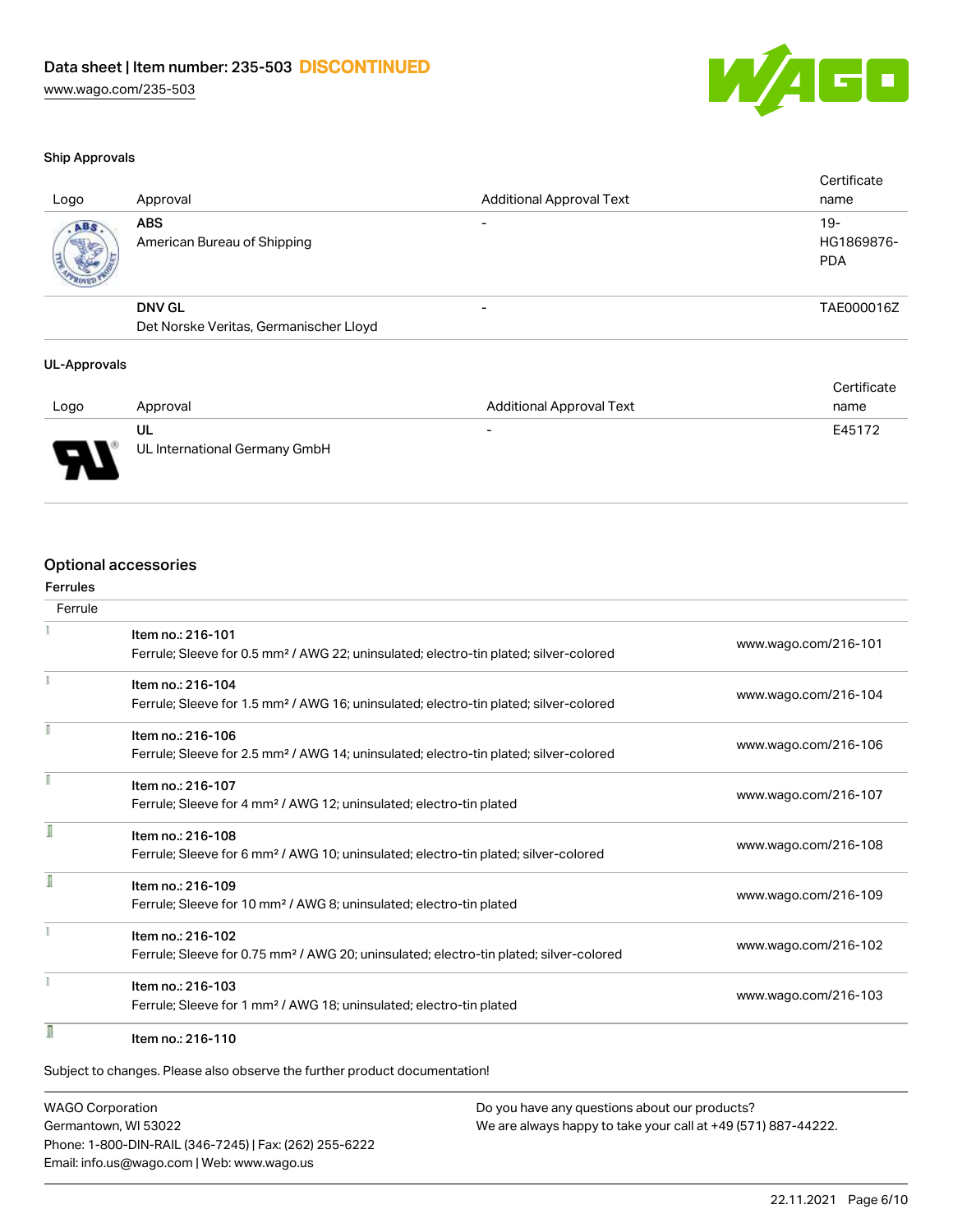[www.wago.com/235-503](http://www.wago.com/235-503)



|    | Ferrule; Sleeve for 16 mm <sup>2</sup> / AWG 6; uninsulated; electro-tin plated; metallic brown                                                                                    | www.wago.com/216-110 |
|----|------------------------------------------------------------------------------------------------------------------------------------------------------------------------------------|----------------------|
| i. | Item no.: 216-123<br>Ferrule; Sleeve for 1 mm <sup>2</sup> / AWG 18; uninsulated; electro-tin plated; silver-colored                                                               | www.wago.com/216-123 |
|    | Item no.: 216-122<br>Ferrule; Sleeve for 0.75 mm <sup>2</sup> / AWG 20; uninsulated; electro-tin plated; silver-colored                                                            | www.wago.com/216-122 |
|    | Item no.: 216-124<br>Ferrule; Sleeve for 1.5 mm <sup>2</sup> / AWG 16; uninsulated; electro-tin plated                                                                             | www.wago.com/216-124 |
|    | Item no.: 216-142<br>Ferrule; Sleeve for 0.75 mm <sup>2</sup> / 18 AWG; uninsulated; electro-tin plated; electrolytic copper; gastight<br>crimped; acc. to DIN 46228, Part 1/08.92 | www.wago.com/216-142 |
|    | Item no.: 216-132<br>Ferrule; Sleeve for 0.34 mm <sup>2</sup> / AWG 24; uninsulated; electro-tin plated                                                                            | www.wago.com/216-132 |
|    | Item no.: 216-121<br>Ferrule; Sleeve for 0.5 mm <sup>2</sup> / AWG 22; uninsulated; electro-tin plated; silver-colored                                                             | www.wago.com/216-121 |
|    | Item no.: 216-143<br>Ferrule; Sleeve for 1 mm <sup>2</sup> / AWG 18; uninsulated; electro-tin plated; electrolytic copper; gastight<br>crimped; acc. to DIN 46228, Part 1/08.92    | www.wago.com/216-143 |
|    | Item no.: 216-131<br>Ferrule; Sleeve for 0.25 mm <sup>2</sup> / AWG 24; uninsulated; electro-tin plated; silver-colored                                                            | www.wago.com/216-131 |
|    | Item no.: 216-141<br>Ferrule; Sleeve for 0.5 mm <sup>2</sup> / 20 AWG; uninsulated; electro-tin plated; electrolytic copper; gastight<br>crimped; acc. to DIN 46228, Part 1/08.92  | www.wago.com/216-141 |
| J. | Item no.: 216-152<br>Ferrule; Sleeve for 0.34 mm <sup>2</sup> / AWG 24; uninsulated; electro-tin plated                                                                            | www.wago.com/216-152 |
| ۸  | Item no.: 216-203<br>Ferrule; Sleeve for 1 mm <sup>2</sup> / AWG 18; insulated; electro-tin plated; red                                                                            | www.wago.com/216-203 |
|    | Item no.: 216-206<br>Ferrule; Sleeve for 2.5 mm <sup>2</sup> / AWG 14; insulated; electro-tin plated; blue                                                                         | www.wago.com/216-206 |
|    | Item no.: 216-207<br>Ferrule; Sleeve for 4 mm <sup>2</sup> / AWG 12; insulated; electro-tin plated; gray                                                                           | www.wago.com/216-207 |
|    | Item no.: 216-202<br>Ferrule; Sleeve for 0.75 mm <sup>2</sup> / 18 AWG; insulated; electro-tin plated; gray                                                                        | www.wago.com/216-202 |
|    | Item no.: 216-151<br>Ferrule; Sleeve for 0.25 mm <sup>2</sup> / AWG 24; uninsulated; electro-tin plated                                                                            | www.wago.com/216-151 |
| 1  | Item no.: 216-204<br>Ferrule; Sleeve for 1.5 mm <sup>2</sup> / AWG 16; insulated; electro-tin plated; black                                                                        | www.wago.com/216-204 |
|    | Item no.: 216-209<br>Ferrule; Sleeve for 10 mm <sup>2</sup> / AWG 8; insulated; electro-tin plated; red                                                                            | www.wago.com/216-209 |
|    |                                                                                                                                                                                    |                      |

Subject to changes. Please also observe the further product documentation!

WAGO Corporation Germantown, WI 53022 Phone: 1-800-DIN-RAIL (346-7245) | Fax: (262) 255-6222 Email: info.us@wago.com | Web: www.wago.us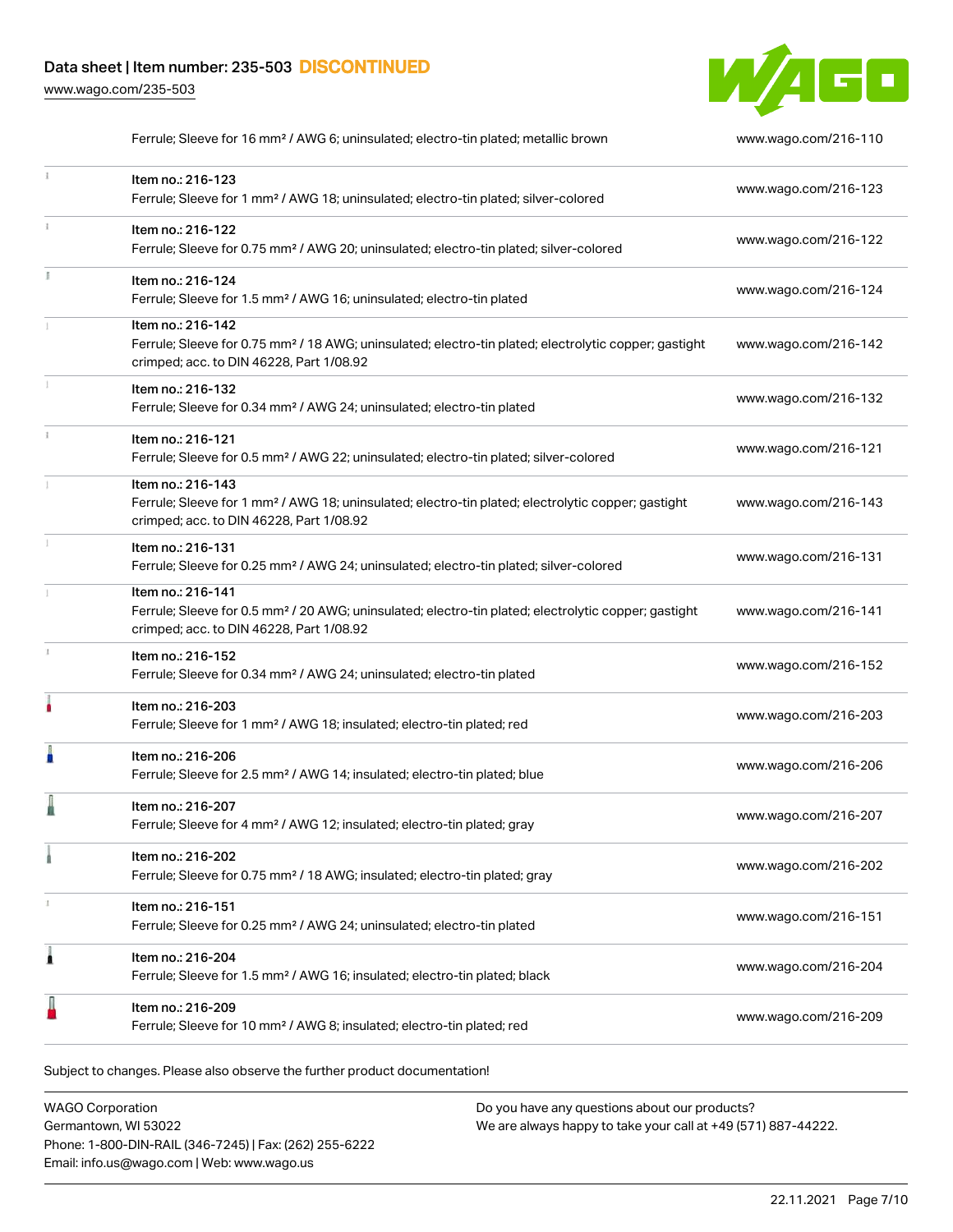Phone: 1-800-DIN-RAIL (346-7245) | Fax: (262) 255-6222

Email: info.us@wago.com | Web: www.wago.us

[www.wago.com/235-503](http://www.wago.com/235-503)



|                         | Item no.: 216-205<br>Ferrule; Sleeve for 2.08 mm <sup>2</sup> / AWG 14; insulated; electro-tin plated; yellow                                                                                              |                                                                                                                | www.wago.com/216-205 |
|-------------------------|------------------------------------------------------------------------------------------------------------------------------------------------------------------------------------------------------------|----------------------------------------------------------------------------------------------------------------|----------------------|
|                         | Item no.: 216-144<br>Ferrule; Sleeve for 1.5 mm <sup>2</sup> / AWG 16; uninsulated; electro-tin plated; electrolytic copper; gastight<br>crimped; acc. to DIN 46228, Part 1/08.92; silver-colored          |                                                                                                                | www.wago.com/216-144 |
|                         | Item no.: 216-208<br>Ferrule; Sleeve for 6 mm <sup>2</sup> / AWG 10; insulated; electro-tin plated; electrolytic copper; gastight crimped; www.wago.com/216-208<br>acc. to DIN 46228, Part 4/09.90; yellow |                                                                                                                |                      |
|                         | Item no.: 216-201<br>Ferrule; Sleeve for 0.5 mm <sup>2</sup> / 20 AWG; insulated; electro-tin plated; white                                                                                                |                                                                                                                | www.wago.com/216-201 |
|                         | Item no.: 216-223<br>Ferrule; Sleeve for 1 mm <sup>2</sup> / AWG 18; insulated; electro-tin plated; red                                                                                                    |                                                                                                                | www.wago.com/216-223 |
|                         | Item no.: 216-210<br>Ferrule; Sleeve for 16 mm <sup>2</sup> / AWG 6; insulated; electro-tin plated; electrolytic copper; gastight crimped; www.wago.com/216-210<br>acc. to DIN 46228, Part 4/09.90; blue   |                                                                                                                |                      |
|                         | Item no.: 216-241<br>Ferrule; Sleeve for 0.5 mm <sup>2</sup> / 20 AWG; insulated; electro-tin plated; electrolytic copper; gastight<br>crimped; acc. to DIN 46228, Part 4/09.90; white                     |                                                                                                                | www.wago.com/216-241 |
|                         | Item no.: 216-242<br>Ferrule; Sleeve for 0.75 mm <sup>2</sup> / 18 AWG; insulated; electro-tin plated; electrolytic copper; gastight<br>crimped; acc. to DIN 46228, Part 4/09.90; gray                     |                                                                                                                | www.wago.com/216-242 |
|                         | Item no.: 216-222<br>Ferrule; Sleeve for 0.75 mm <sup>2</sup> / 18 AWG; insulated; electro-tin plated; gray                                                                                                |                                                                                                                | www.wago.com/216-222 |
|                         | Item no.: 216-221<br>Ferrule; Sleeve for 0.5 mm <sup>2</sup> / 20 AWG; insulated; electro-tin plated; white                                                                                                |                                                                                                                | www.wago.com/216-221 |
|                         | Item no.: 216-224<br>Ferrule; Sleeve for 1.5 mm <sup>2</sup> / AWG 16; insulated; electro-tin plated; black                                                                                                |                                                                                                                | www.wago.com/216-224 |
|                         | Item no.: 216-243<br>Ferrule; Sleeve for 1 mm <sup>2</sup> / AWG 18; insulated; electro-tin plated; electrolytic copper; gastight crimped; www.wago.com/216-243<br>acc. to DIN 46228, Part 4/09.90; red    |                                                                                                                |                      |
|                         | Item no.: 216-244<br>Ferrule; Sleeve for 1.5 mm <sup>2</sup> / AWG 16; insulated; electro-tin plated; electrolytic copper; gastight<br>crimped; acc. to DIN 46228, Part 4/09.90; black                     |                                                                                                                | www.wago.com/216-244 |
|                         | Item no.: 216-263<br>Ferrule; Sleeve for 1 mm <sup>2</sup> / AWG 18; insulated; electro-tin plated; electrolytic copper; gastight crimped; www.wago.com/216-263<br>acc. to DIN 46228, Part 4/09.90; red    |                                                                                                                |                      |
|                         | Item no.: 216-246<br>Ferrule; Sleeve for 2.5 mm <sup>2</sup> / AWG 14; insulated; electro-tin plated; electrolytic copper; gastight<br>crimped; acc. to DIN 46228, Part 4/09.90; blue                      |                                                                                                                | www.wago.com/216-246 |
|                         | Item no.: 216-266<br>Ferrule; Sleeve for 2.5 mm <sup>2</sup> / AWG 14; insulated; electro-tin plated; electrolytic copper; gastight<br>crimped; acc. to DIN 46228, Part 4/09.90; blue                      |                                                                                                                | www.wago.com/216-266 |
|                         | Item no.: 216-264<br>Ferrule; Sleeve for 1.5 mm <sup>2</sup> / AWG 16; insulated; electro-tin plated; electrolytic copper; gastight                                                                        |                                                                                                                | www.wago.com/216-264 |
|                         | Subject to changes. Please also observe the further product documentation!                                                                                                                                 |                                                                                                                |                      |
| <b>WAGO Corporation</b> | Germantown, WI 53022                                                                                                                                                                                       | Do you have any questions about our products?<br>We are always happy to take your call at +49 (571) 887-44222. |                      |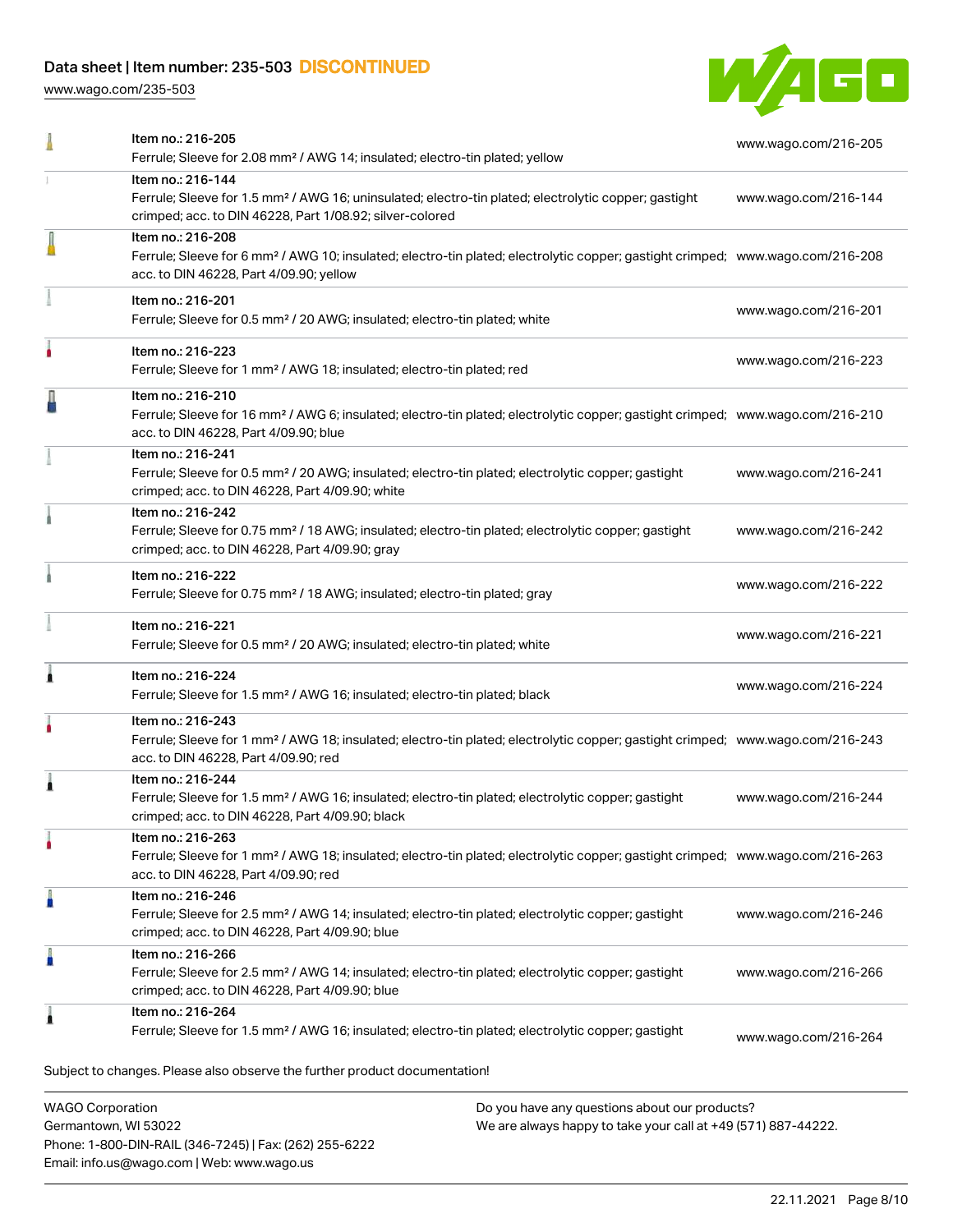[www.wago.com/235-503](http://www.wago.com/235-503)



crimped; acc. to DIN 46228, Part 4/09.90; black

|    | Item no.: 216-284<br>Ferrule; Sleeve for 1.5 mm <sup>2</sup> / AWG 16; insulated; electro-tin plated; electrolytic copper; gastight<br>crimped; acc. to DIN 46228, Part 4/09.90; black                     | www.wago.com/216-284 |
|----|------------------------------------------------------------------------------------------------------------------------------------------------------------------------------------------------------------|----------------------|
| A  | Item no.: 216-286<br>Ferrule; Sleeve for 2.5 mm <sup>2</sup> / AWG 14; insulated; electro-tin plated; electrolytic copper; gastight<br>crimped; acc. to DIN 46228, Part 4/09.90; blue                      | www.wago.com/216-286 |
| l  | Item no.: 216-287<br>Ferrule; Sleeve for 4 mm <sup>2</sup> / AWG 12; insulated; electro-tin plated; electrolytic copper; gastight crimped; www.wago.com/216-287<br>acc. to DIN 46228, Part 4/09.90; gray   |                      |
|    | Item no.: 216-262<br>Ferrule; Sleeve for 0.75 mm <sup>2</sup> / 18 AWG; insulated; electro-tin plated; electrolytic copper; gastight<br>crimped; acc. to DIN 46228, Part 4/09.90; gray                     | www.wago.com/216-262 |
|    | Item no.: 216-288<br>Ferrule; Sleeve for 6 mm <sup>2</sup> / AWG 10; insulated; electro-tin plated; electrolytic copper; gastight crimped; www.wago.com/216-288<br>acc. to DIN 46228, Part 4/09.90; yellow |                      |
| ł  | Item no.: 216-289<br>Ferrule; Sleeve for 10 mm <sup>2</sup> / AWG 8; insulated; electro-tin plated; electrolytic copper; gastight crimped; www.wago.com/216-289<br>acc. to DIN 46228, Part 4/09.90; red    |                      |
|    | Item no.: 216-301<br>Ferrule; Sleeve for 0.25 mm <sup>2</sup> / AWG 24; insulated; electro-tin plated; yellow                                                                                              | www.wago.com/216-301 |
|    | Item no.: 216-321<br>Ferrule; Sleeve for 0.25 mm <sup>2</sup> / AWG 24; insulated; electro-tin plated; yellow                                                                                              | www.wago.com/216-321 |
| ł. | Item no.: 216-322<br>Ferrule; Sleeve for 0.34 mm <sup>2</sup> / 22 AWG; insulated; electro-tin plated; green                                                                                               | www.wago.com/216-322 |
| I  | Item no.: 216-267<br>Ferrule; Sleeve for 4 mm <sup>2</sup> / AWG 12; insulated; electro-tin plated; electrolytic copper; gastight crimped; www.wago.com/216-267<br>acc. to DIN 46228, Part 4/09.90; gray   |                      |
|    | Item no.: 216-302<br>Ferrule; Sleeve for 0.34 mm <sup>2</sup> / 22 AWG; insulated; electro-tin plated; light turquoise                                                                                     | www.wago.com/216-302 |
|    |                                                                                                                                                                                                            |                      |

#### Downloads

**Documentation** 

#### Additional Information

| Technical explanations | 2019 Apr 3 | pdf<br>2.0 MB | Download |
|------------------------|------------|---------------|----------|
|------------------------|------------|---------------|----------|

#### Installation Notes

#### Conductor termination

Subject to changes. Please also observe the further product documentation!

WAGO Corporation Germantown, WI 53022 Phone: 1-800-DIN-RAIL (346-7245) | Fax: (262) 255-6222 Email: info.us@wago.com | Web: www.wago.us